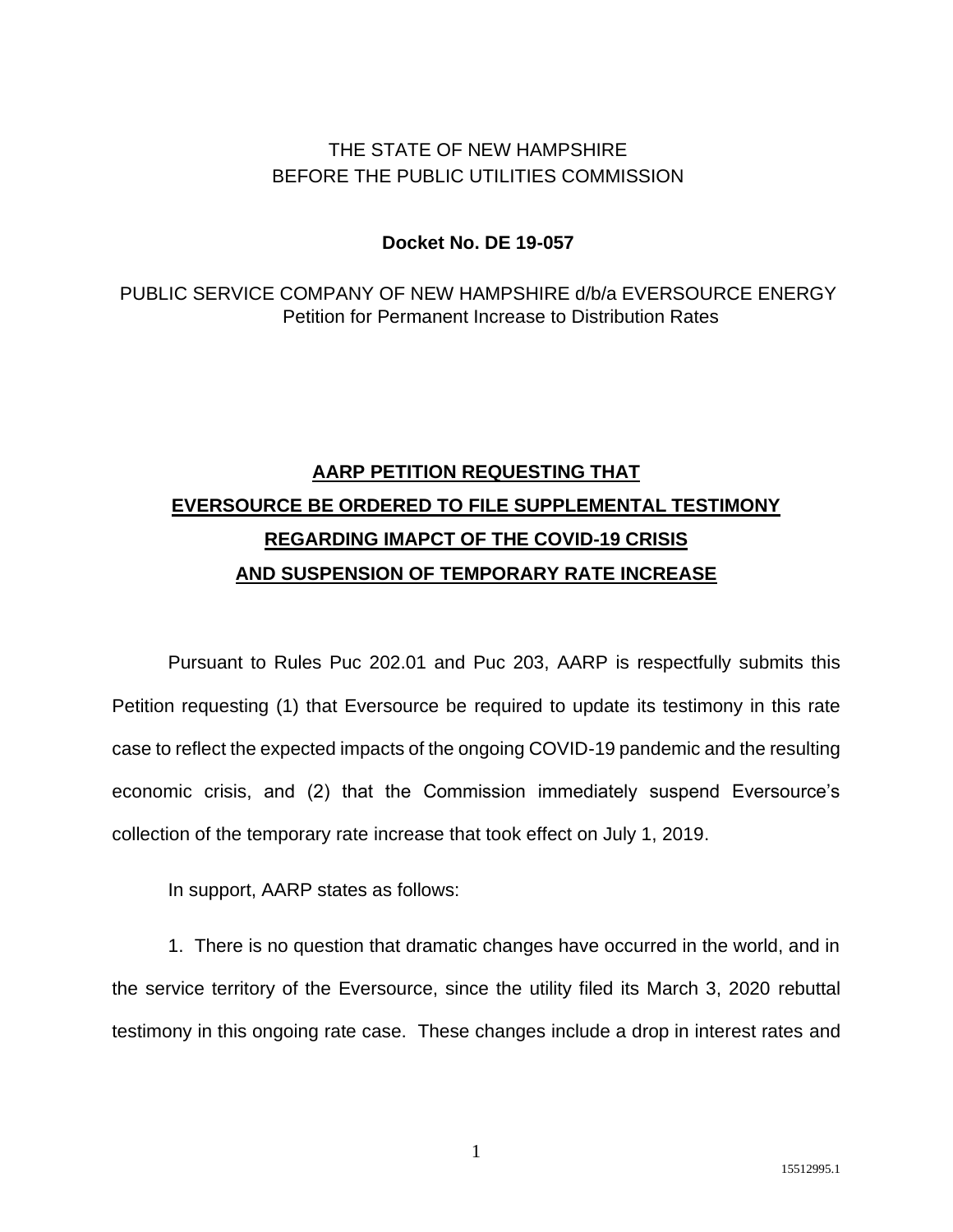other changes in the financial marketplace<sup>1</sup>, significant changes and shifts in usage and a sharp drop in electric demand<sup>2</sup>, along with a surge in unemployment and other impacts squeezing the ability of many households to pay for their monthly utility bills.

#### Need for Supplemental Testimony

2. The dramatic societal and economic changes, brought about by an unprecedented pandemic, have been so severe that AARP believes that the best course of action in this rate case would be to have the record *updated* to provide the Commission with testimony and exhibits that would more accurately reflect the period of time for which new electric rates are going to be in effect. This petition is predicated upon the need to consider the economic impact of COVID-19 upon the national<sup>3</sup> and New Hampshire economy<sup>4</sup>, ratepayers' personal finances, bond markets, stock markets and other key economic sectors and indicators, in order to be able to rely upon competent and substantial evidence in this matter, as well as to ensure that the public interest is well served by the ultimate decisions made in this rate case.

3. The record can and should be updated to include refreshed calculations and projections that underlie Eversource's proposed revenue requirement (i.e., projections of

<sup>1</sup> See, https://www.washingtonpost.com/opinions/2020/03/19/this-recession-is-going-be-bad-really-bad/; and see, https://www.cnn.com/2020/03/19/investing/premarket-stocks/index.html.

<sup>2</sup> See, https://www.utilitydive.com/news/utilities-are-beginning-to-see-the-load-impacts-of-covid-19-aseconomic-sh/574632/ (""In the near term, utilities will likely see some reduced sales volumes as major sporting events, concerts and businesses scale back drastically, compounded even further by social distancing requirements being mandated or recommended by federal and local governments across North America," S&P said in a March 19 report.")

<sup>3</sup> See Associated Press News, "Economists expect worst year since Great Depression", April 14, 2020. <sup>4</sup> For New Hampshire-specific unemployment numbers, see:

[https://www.usatoday.com/story/money/2020/04/14/coronavirus-unemployment-claims-caused-covid-19](https://www.usatoday.com/story/money/2020/04/14/coronavirus-unemployment-claims-caused-covid-19-crisis-state/5130034002/) [crisis-state/5130034002/](https://www.usatoday.com/story/money/2020/04/14/coronavirus-unemployment-claims-caused-covid-19-crisis-state/5130034002/) ("Unemployment claims since mid-March: 96,971 (12.6% of labor force); Most recent week's unemployment claims (March 29 – April 4): 36,214 . . .; Increase in weekly claims from one year ago: 35,717 (7,186.5%).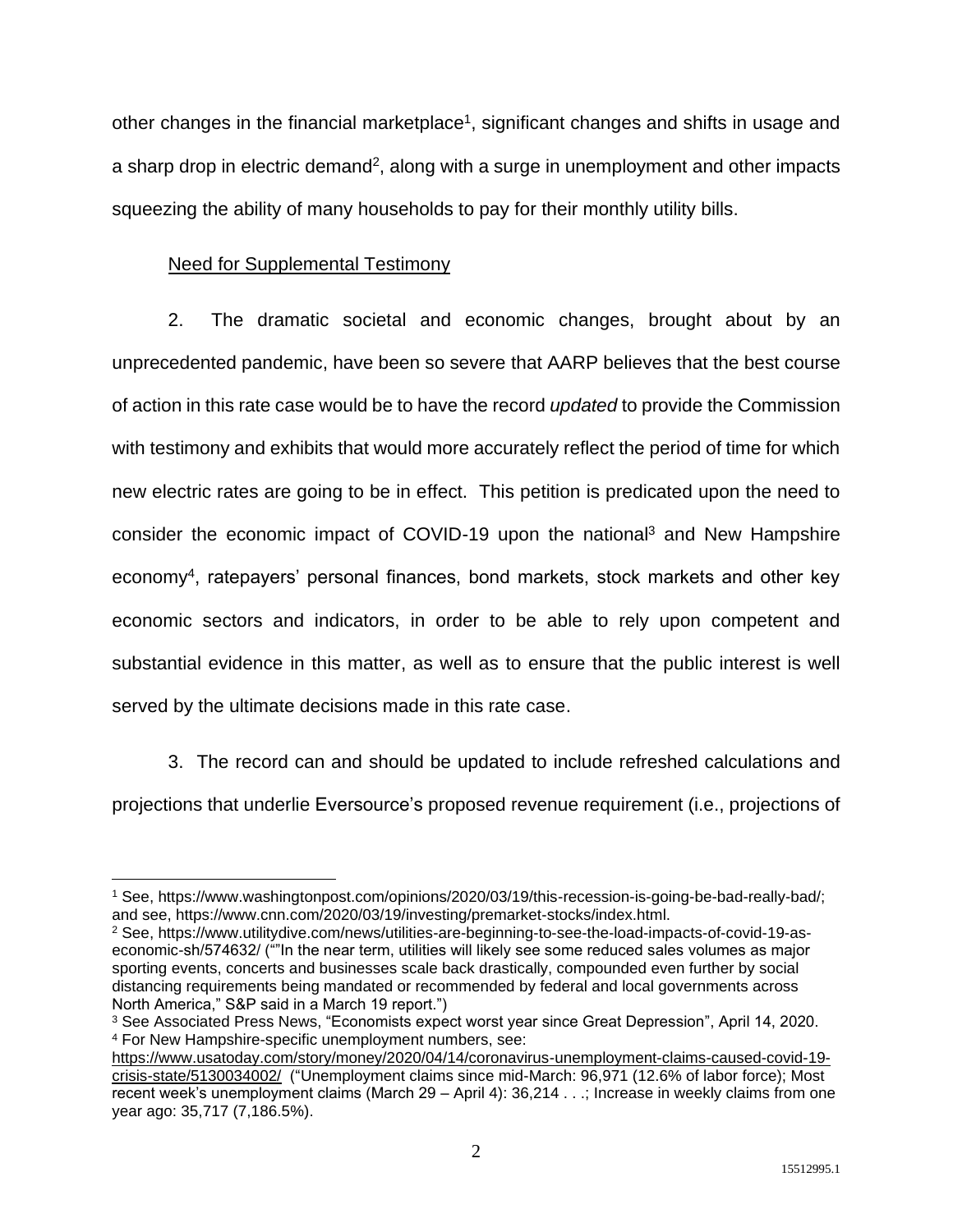an inflation rate, calculations underlying a proposed ROE, calculations/projections of forward-looking commodity prices and sales, and other elements of a revenue requirement). At the time this rate case was filed by Eversource, there was no way to predict that the current pandemic would occur, and in order to ensure just and reasonable electric rates, AARP submits that the record must be supplemented with the best information available regarding all significant changes in revenues, expenses or income. Other parties deserve to see any such changes to testimony early enough to respond, and to have an opportunity to test any estimates and projections, rather than have that information provided at the last minute before the rate case hearing.

4. Fortunately, the 3-month delay that has been granted in this rate case gives the Commission and parties sufficient opportunity to file and to review new evidence of these dramatic changes. The utility should be given a deadline to update and supplement its filing in this case, and then the Staff, OCA, and intervening parties should be allowed to conduct reasonable discovery and file responsive testimony, if they wish.

#### Need to End the Temporary Rate Increase

5. Relevant New Hampshire law on temporary rate increases by the Commission states as follow:

378:27 Temporary Rates. - In any proceeding involving the rates of a public utility brought either upon motion of the commission or upon complaint, the commission may, after reasonable notice and hearing, if it be of the opinion that the public interest so requires, immediately fix, determine, and prescribe for the duration of said proceeding reasonable temporary rates; provided, however, that such temporary rates shall be sufficient to yield not less than a reasonable return on the cost of the property of the utility used and useful in the public service less accrued depreciation, as shown by the reports of the utility filed with the commission, **unless there appears to be reasonable ground for questioning the figures in such reports**.

. . .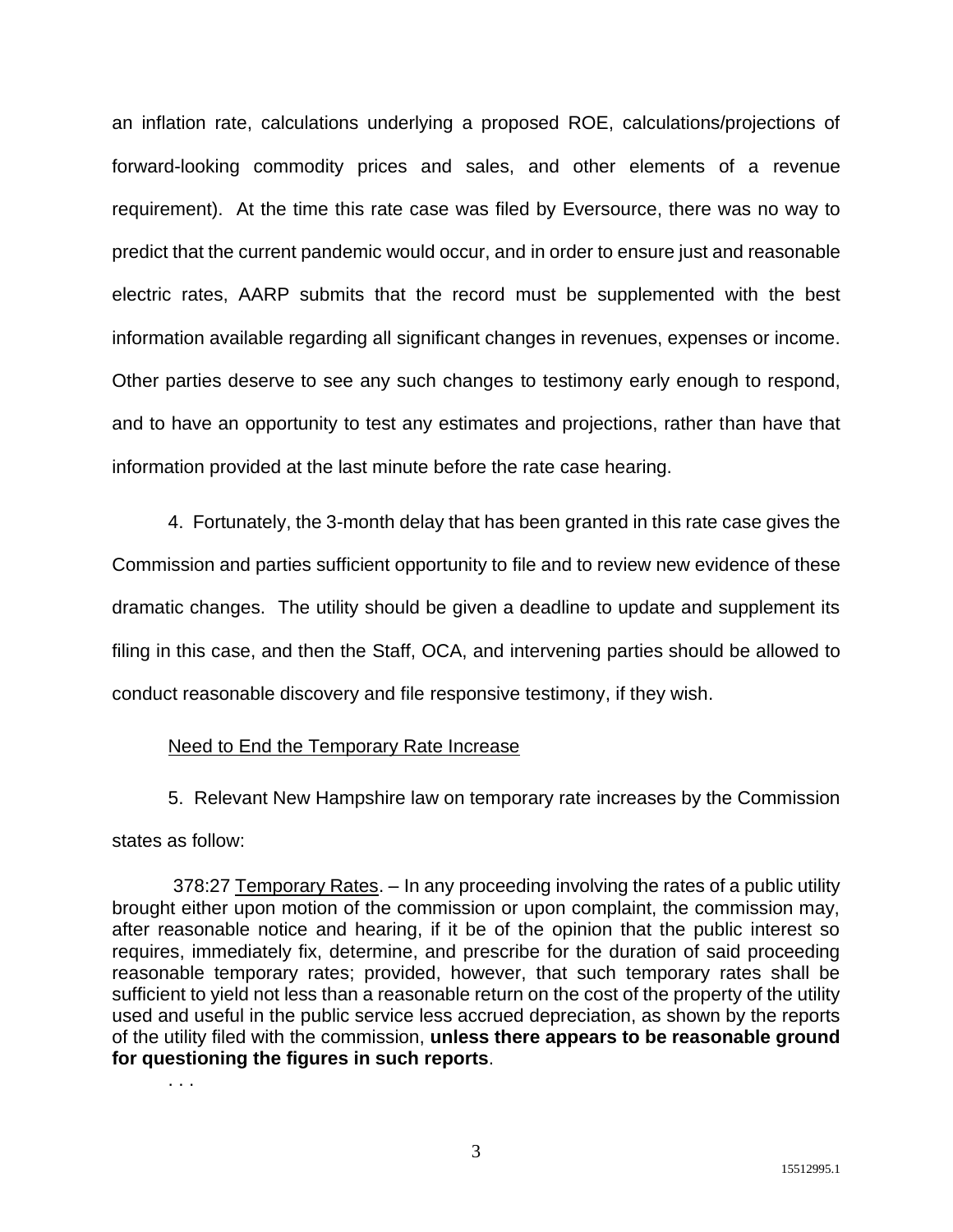378:29 Adjustment. – Temporary rates so fixed, determined, and prescribed under this subdivision shall be effective until the final determination of the rate proceeding, **unless terminated sooner by the commission.** . . . **[Emphasis added.]**

These statutes provide ample authority for the Commission to terminate the temporary

rate increase currently in effect.

In addition, the Commission has authority to suspend the temporary increase

under its emergency ratemaking statute, which provides as follows:

RSA 378:. Emergency. Whenever the commission shall be of the opinion that an emergency exists, it may authorize any public utility temporarily to alter, amend, or suspend any existing rate, fare, charge, price, classification or rule or regulation relating thereto.

In the case of *Petition of Public Service Co. of New Hampshire*, 130 N.H. 265, 539 A.2d

263, 273 (1988), the Supreme Court of New Hampshire explained the broad powers of

the Commission under the Emergency Statute:

The statute grants the commission broad discretionary powers. The commission may determine whether a state of emergency exists for a public utility or **the public**, increase or **decrease rates**, and disregard existing rules and regulations without requiring the customary complement of formal hearings and investigations. The statute does not define 'emergency,' but this court, in an earlier case, determined that emergency is synonymous with crisis and that 'the Legislature ... intended ... to vest in the commission as a fact finding body wide discretionary powers to decide whether a crisis is of sufficient severity to warrant relief and if so the extent of relief.' *Petition of Public Service Co.,* 97 N.H. 549, 550, 84 A.2d 177, 178 (1951). **[Emphasis added]**

6. On June 27, 2019, long before the impact of COVID-19 was known, the

Commission ordered the implementation of a temporary rate increase on consumers,

pending the ultimate resolution of this rate case (Order No. 26,265). Electric rates were

temporarily increased by 8.9% effective July 1, 2019. The fixed customer charge for

residential customers was temporarily increased from \$12.69/month to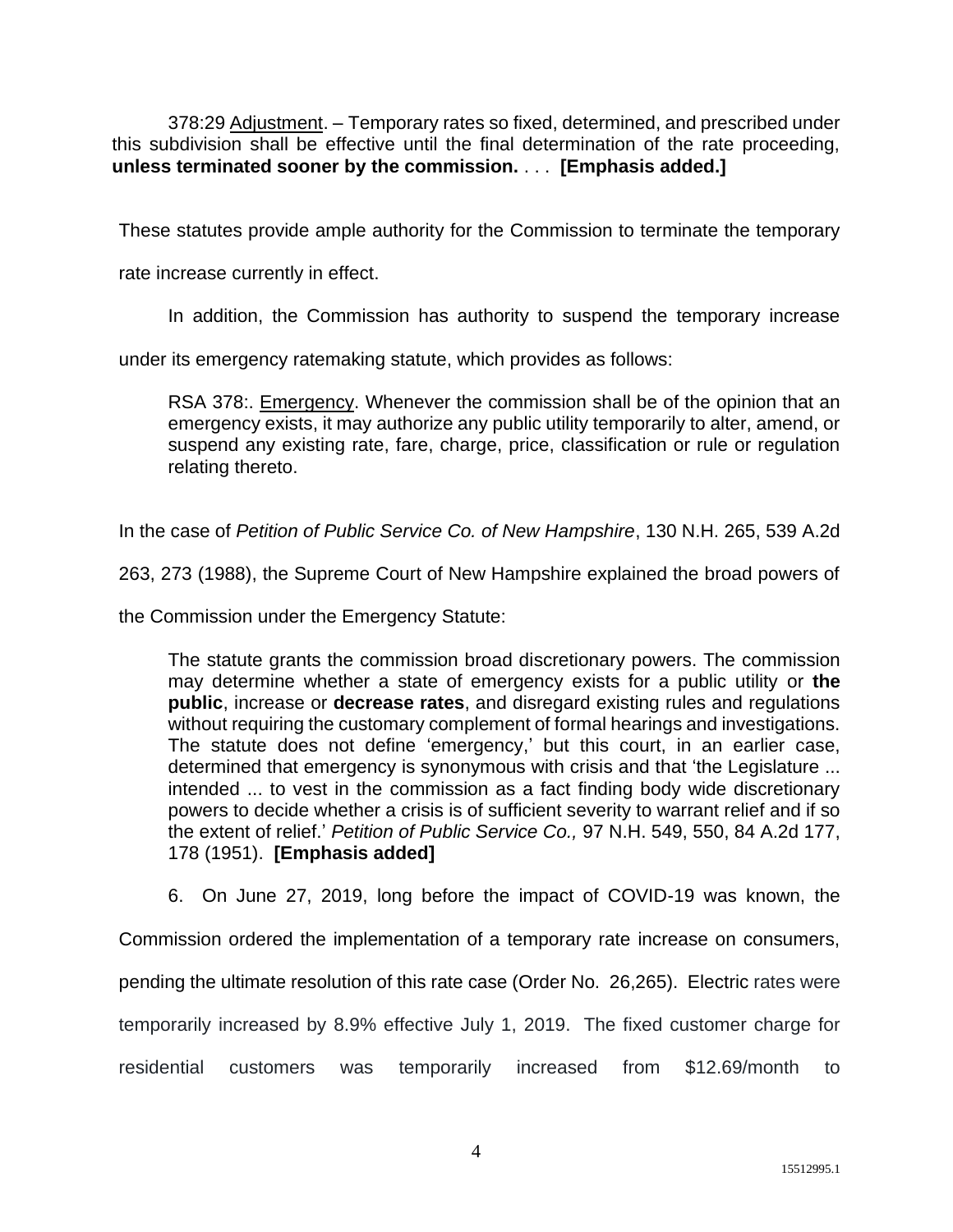\$13.81/month. The residential distribution charge was temporarily increased from 4.141 cents/kWh to 4.508 cents/kWh. For a typical customer using 600 kWh per month, the impact is \$3.32 per month.

7. It is reasonable to assume that the impact is now greater for customers who are now working from home, due to increased household usage. Furthermore, it is reasonable to assume that this extra temporary rate increase will be greater per average household during the upcoming summer months.

8. AARP believes that many Eversource consumers are hurting now from the current economic impacts of the COVID-19 crisis and that those consumers deserve rate relief now. The Commission has the authority to revisit its temporary rate order based upon the current emergency situation, and it should act as quickly as possible to help customers make it through the COVID-19 lockdown period.

9. As a result of the economic changes described above, it is also likely that the evidentiary justifications for a permanent rate increase have significantly diminished since the time that the 8.9% temporary rate increase was approved on June 27, 2019. Thus, revisiting the temporary rate increase is also justified by the dramatically changed economics underlying the temporary rate increase request filed by Eversource nearly a year ago (on April 26, 2019). Leaving the temporary rate at its current high level through the COVID-19 crisis period and into the higher usage summer months would be unfair. Ending the temporary rate increase on customers, or at the least mitigating it significantly, would be in the public interest and would provide customers with a modest bit of economic relief during this unprecedented crisis.

5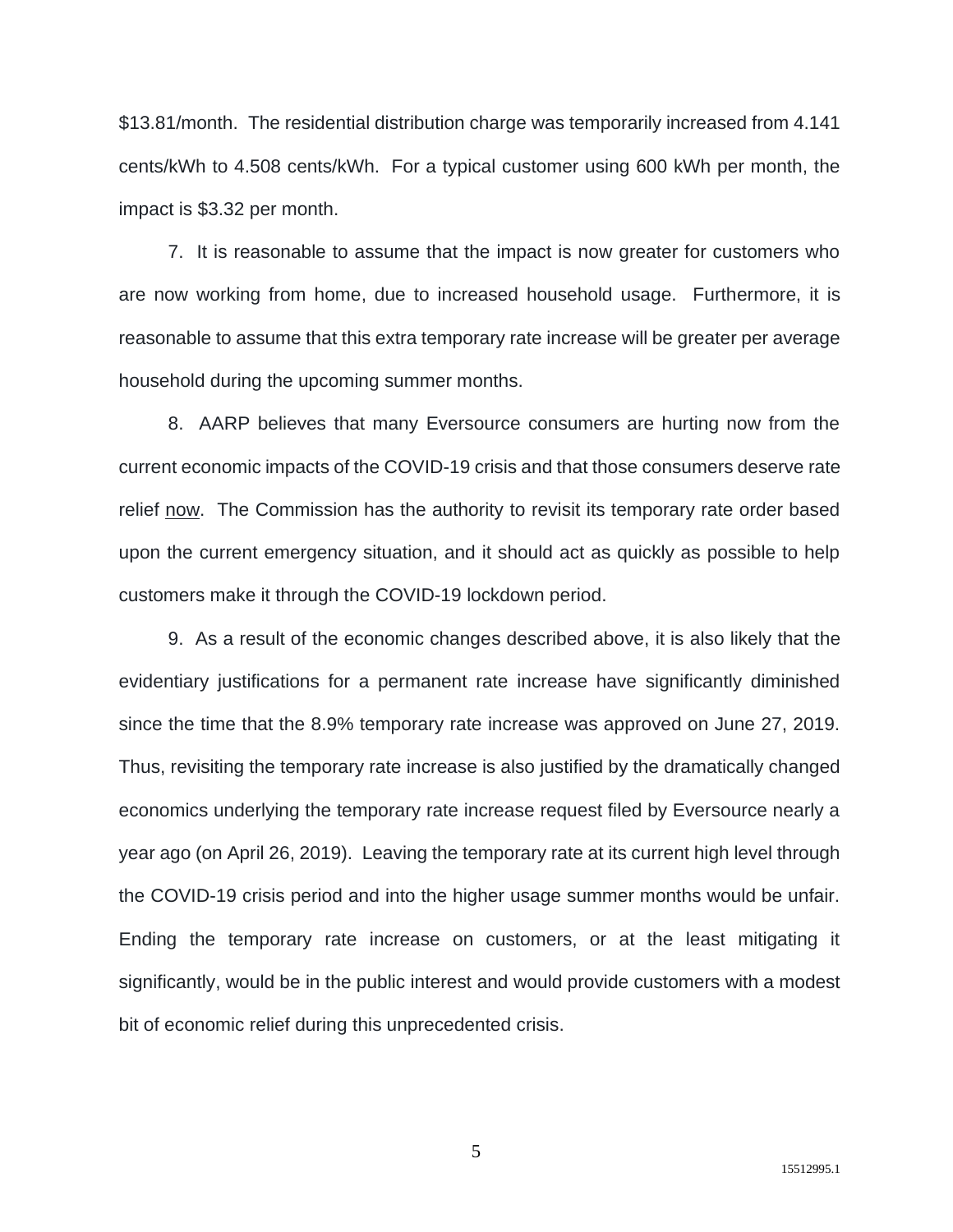WHEREFORE, for the reasons stated herein, AARP respectfully requests that the Commission grant its Petition:

a) Requiring Eversource to update its request for increased rates with supplemental testimony in this proceeding,

b) Permitting Staff, OCA, and the intervening parties an opportunity to respond to Eversource's supplemental testimony, and

c) Staying the temporary rate increase approved in this case on June 27, 2019.

Respectfully submitted,

/s/\_ John B. Coffman\_

John B. Coffman (MO Bar #36591) Attorney and Rate Consultant John B. Coffman, LLC 871 Tuxedo Blvd. St. Louis, MO 63119-2044 Phone: 573-424-6779 Email: john@johncoffman.net

Dated: April 16, 2020

when aryland

Joseph G. Donahue, Esq. (ME Bar #1342) Preti Flaherty Beliveau & Pachios, LLP 45 Memorial Circle, PO Box 1058 Augusta, ME 04330 Phone: 207-623-5300 Email: jdonahue@preti.com

Dated: April 16, 2020